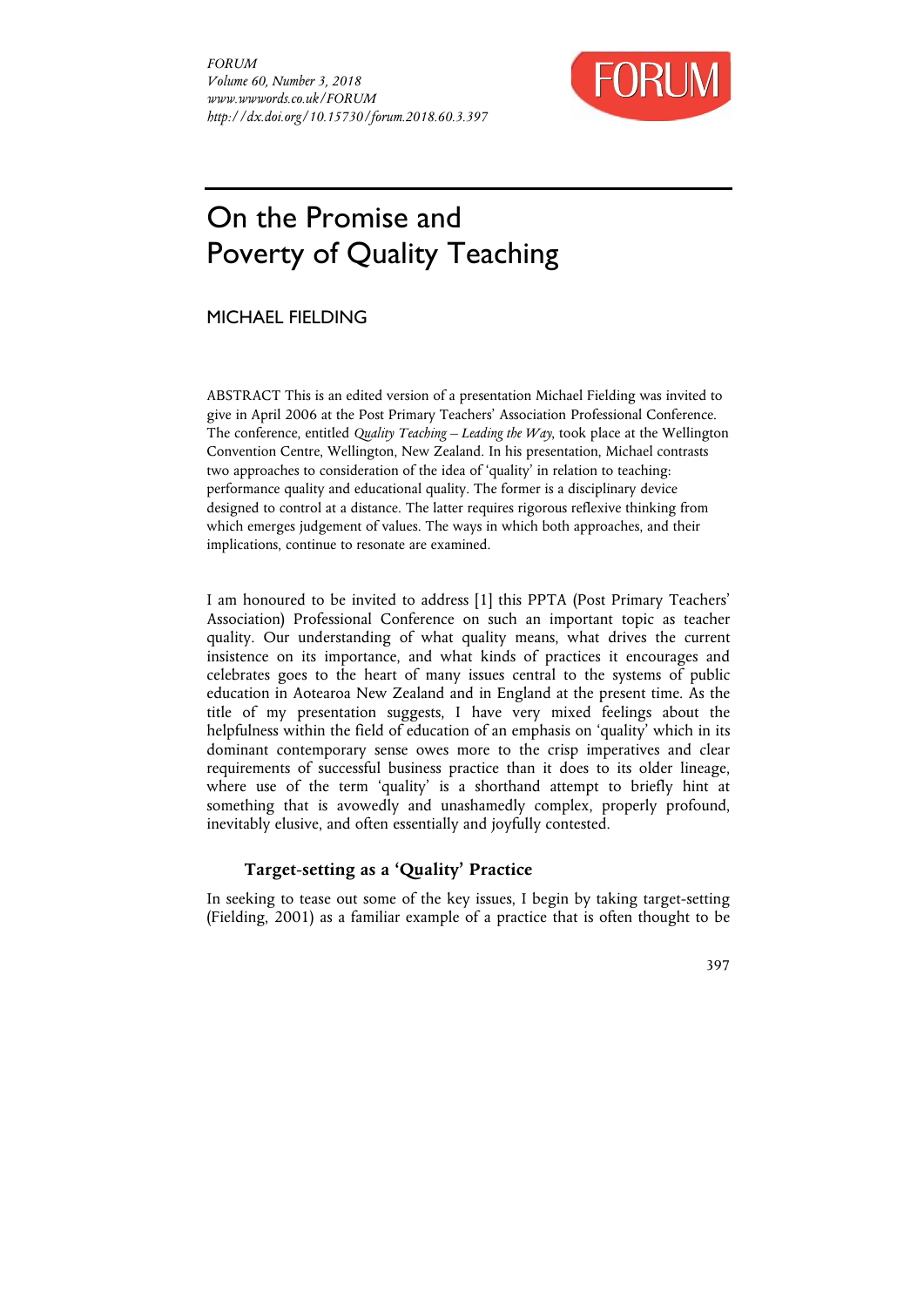centrally important not only in helping us understand what quality is but, crucially, in providing us with a practical and reliable way of achieving it. Target-setting is, if you like, an important 'quality process' central to raising standards and thereby improving the quality of what we do and what we achieve. What emerge for me are two very different interpretations of targetsetting; which interpretation one aligns oneself with depends on which understanding of quality one feels most at home with.

On the one hand, target-setting influenced by quality in this first sense – which, for the sake of convenience, I call *performance quality* – turns out to be diminishing and inhibiting much that seems to be central to education in its richest and most fulfilling sense. An insistent *concern for results* dominates proceedings. This form of target-setting is driven by league tables or their equivalent, questions are entirely instrumental, and individual attainment of students (and indeed staff) is important only insofar as it adds to the school's public exam profile. The overriding emphasis on outcomes privileges a narrow notion of attainment. Questions are often externally generated, generic and tangential to the real concerns and aspirations of the student and they are often asked in a way that is inattentive to or ignorant of personal detail. The freedom available to students is heavily managed by the teacher. Difficult issues are seen as the student's responsibility. The teacher's perception of what needs to be done defines the outcome, and the encounter is dominated by the teacher's agenda. Finally, the process is characterised by the presumption of one-way learning. Target-setting is primarily instructional: the student is presumed to learn from the teacher and monologue is much more apparent than dialogue.

For these reasons, this externally driven, frequently pressured exemplification of performance quality is an intrinsically dangerous practice and should be resisted, reconceived and refashioned in the spirit of its counterpart. The older notion of quality – which, again for the sake of convenience, I call *educational quality* – rejects the assumed authority of those who, external to the school and the teacher, impose a dissembling simplicity of standards that deny difference and mask purposes. In contrast to the controlling, cajoling preferences typical of performance quality, which are as oppressive for the teacher as they are for the student, target-setting as practised from the standpoint of educational quality takes a quite different form. Here a concern for results is replaced by a concern for persons. Conversations are driven by aspirations for individuals, questions have a wider reference point than standards, and individual attainment is ipsative (concerned with one's own best past performance) rather than comparative. The overriding emphasis on outcomes is replaced by an insistence on the integrity of means and ends. Achievement is widely conceived, questions are expressive of an integral concern for and detailed knowledge of the uniqueness of the individual student, and those questions are asked in a manner that is genuinely attentive, rather than a disguised form of teacherly assertion. Managed freedom is replaced by expressive freedom. Conversation is a genuinely joint endeavour, both teachers and students have the confidence to raise difficult issues, understanding emerges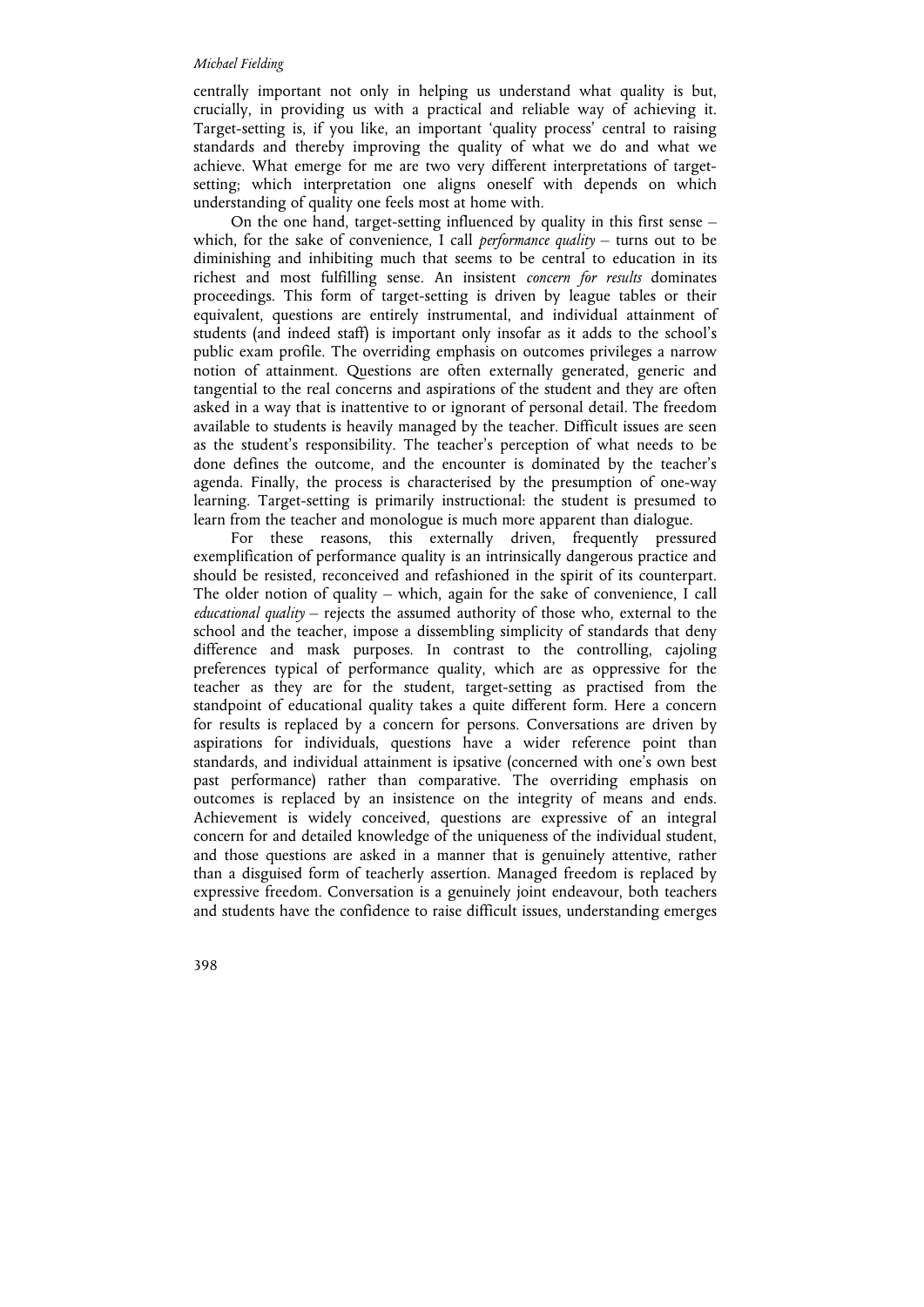from dialogue as often as it precedes it, and conversations are informed by the felt concerns of both parties. Finally, one-way learning is replaced by reciprocal learning. Here, target-setting is not only supportive of the student's learning but is reciprocal in nature. The teacher learns about the student, learns from the student, learns with the student, and learns about the process of learning and the teacher's role in it. The teacher's capacity to listen, to be receptive, is as important as the student's capacity to do these things.

# **Performance Quality and Educational Quality**

Performance quality is, in my view, essentially a disciplinary device designed to control at a distance. It is corrosive not only of the practice of education, but also of our professionalism and of our wider responsibilities to nurture the dispositions and practices of a fully democratic society. It is anti-educational because it either circumvents fundamental questions about the nature of the good life and the place of both education and schooling in it or covertly answers those questions on our behalf by the pronouncements of a small group of experts. It is anti-professional because it systematically denies teachers a voice in making sophisticated judgements, preferring instead to bind us into the insistent processes of framework implementation and box-ticking. It is antidemocratic because it denies the educative potential of a wider engagement in these matters that any defensible notion of civic obligation demands in a participatory democracy. It further diminishes the very virtues it intends to nurture by a predilection for reducing complex issues to simple certainties; by making what are dissimilar compatible through their reduction to abstract qualities; by excising the moral and the aesthetic through the application of a purely technical process; and by articulating a generalisable standard that presumes the irrelevance of time, place and circumstance.

In its stead, educational quality argues for the need to start with the fundamentals of education and their contribution to the just society. It invites rigorous reflexive thinking from which emerge judgements of value, and in so doing it is supportive of teacher professionalism. Through respectful and sensitive dialogue with others it then seeks concrete ways forward. The conditions for such encounters are invariably informed by moral respect, egalitarian reciprocity, a sensitivity to different voices and standpoints and a capacity to reverse one's own perspectives (Dahlberg et al, 1999, p. 108). It thus exemplifies the values, processes and dispositions supportive of democracy as a way of life.

# **Teacher Quality, and Research on 'the Transfer of Good Practice'**

My hope is that these reflections on target-setting provide some evidence of the kinds of distinction I am trying to make. In order to test them still further and in ways which I hope will be particularly pertinent to this conference, I now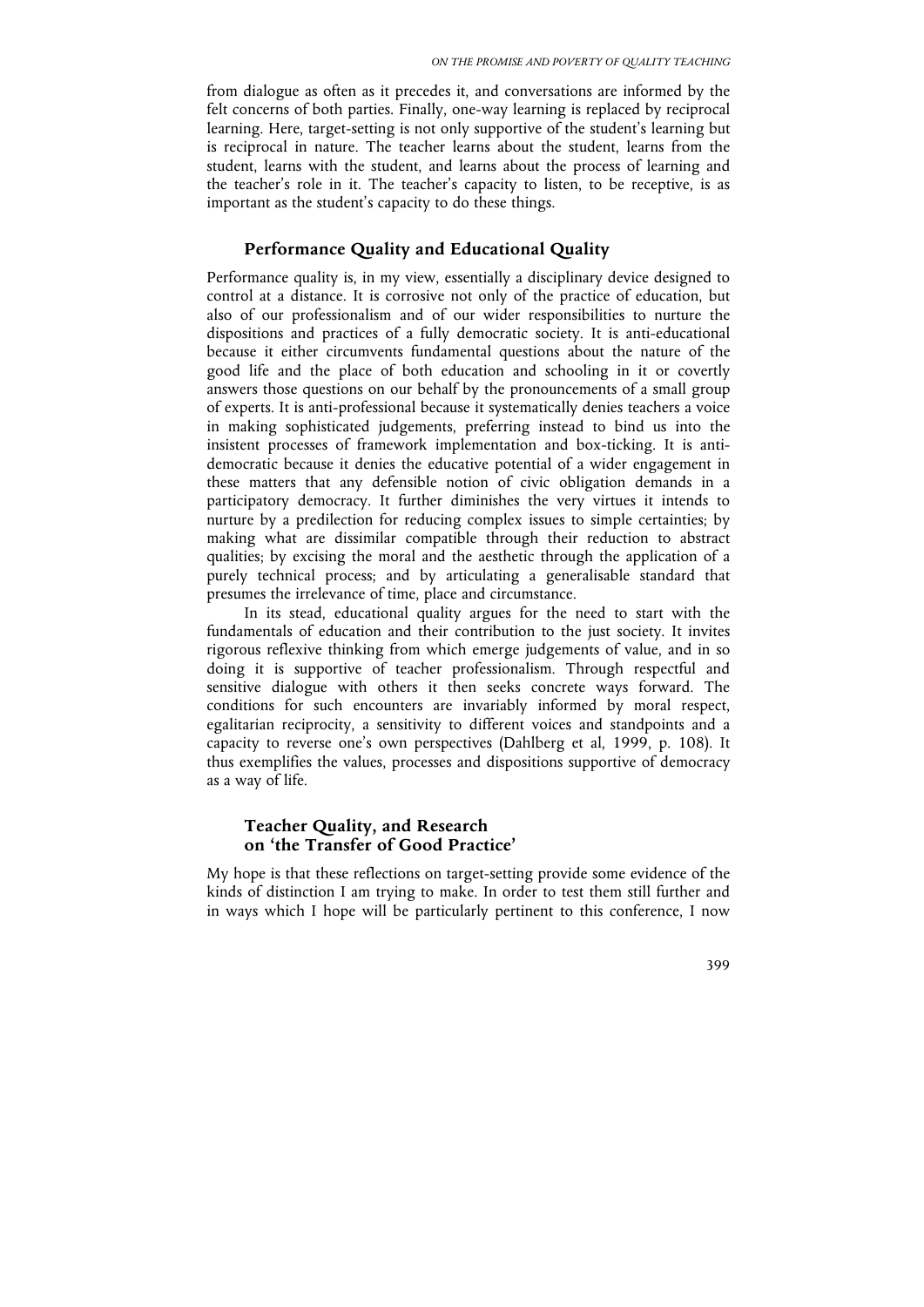look at two recent initiatives – *Factors Influencing the Transfer of Good Practice* and *Creating and Sustaining Effective Professional Learning Communities* – presently preoccupying us in England**,** and that also have some resonance with current developments in New Zealand. What I shall argue is that the findings of both projects not only illustrate the distinctions I am exploring, they also support my contention that we should resist the pull of performance quality and set our sights firmly on the development of its educational counterpart.

The first project was commissioned by the Department for Education  $\alpha$ Skills and published in January 2005. In its report *Factors Influencing the Transfer of Good Practice* (Fielding et al, 2005), myself and my colleagues explored some of the key issues surrounding current knowledge of how teachers learn with and from each other across schools and colleges in a systemic sustainable way, a matter of considerable importance in a number of countries seeking new ways of encouraging professional creativity, its subsequent outcomes in higher educational performance and, it is hoped, greater subsequent economic competitiveness in the global marketplace. Among the key issues to emerge were four we felt were of particular importance.

The first concerned the centrality of relationships and trust in any kind of professional exchange and development that went beneath the surface and subsequently changed what teachers actually did in classrooms. Here, prior relationships recurred again and again in our data, leading us to suggest that, for a whole range of reasons, human encounter, getting to know and understand and trust each other, was a necessary, though not of course a sufficient, condition for good practice to 'transfer'. It was thus in tension with the often-encountered presumption typical of a performance-quality standpoint that content-driven implementation of 'good practice' provides the way forward. This is not so. Practice, good or otherwise, resides in human action, and certain kinds of relationship between persons are necessary if genuine change is to take place.

The second key finding concerned the issue of individual and institutional identity. In other words, it mattered how you saw yourself in the nexus of collaboration; it mattered whether you or your institution were badged as successful or failing or somewhere in between. The performance-quality assumption that it was sufficient to put people together, give the successful school a significant sum of money and a lot of status, and tell them to get on with 'collaboration' is deeply mistaken. What teachers told us were more likely to succeed were arrangements that recognised the fundamental necessity of dignity; arrangements which understood and insisted that all participants had something to offer the other 'partners' in the development process.

The third key finding in many respects echoes the necessity of mutuality and dialogue that informed the second – namely, that if 'good practice' was to 'transfer', then it had to meet the felt needs of the recipient, and to do so, both parties have to agree and understand what those needs are. In other words, the process has to be, if not learner-led, then at least 'learner-engaged'. The 'transfer' of good practice is not something that can be imposed or required in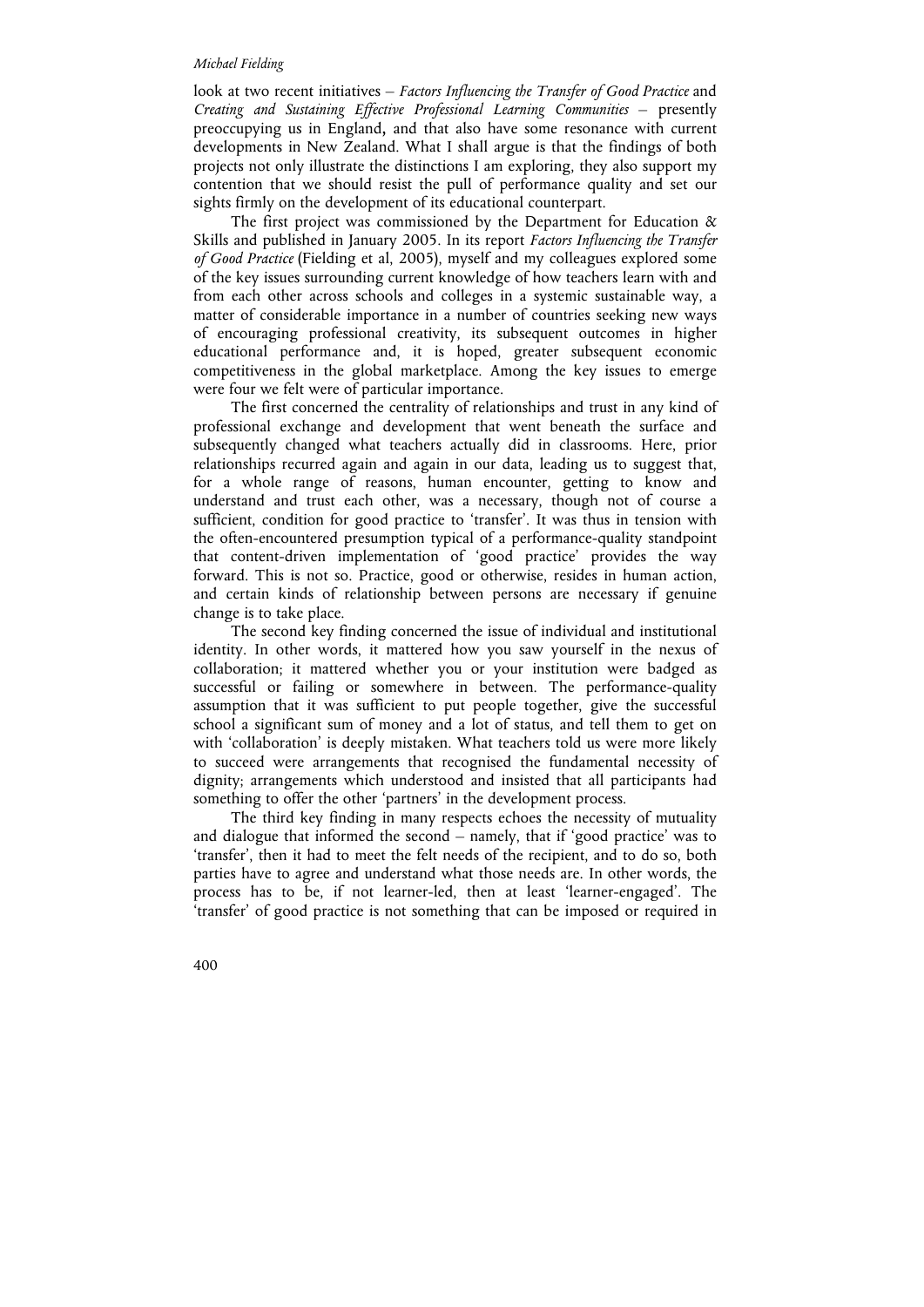any crude sense of unblinking implementation. Performance quality has to give way to educational quality in which a rich and reflexive negotiation is the necessary precursor to the possibility of real change.

The last of our four main findings is in some ways banal, but in its banality lies an insistent and simple truth – that the processes of learning and of sustainable change require not only the kinds of sensitivities and considerations outlined above, they also need time to enable us to make meaning out of what we intend and what we experience. Contrary to the tick-box proclivities and desire for closure of performance quality, educational quality requires time to enter into dialogue in an emergent, sometimes hesitant, way with one's own practices, with the work of one's students, with the work of others one comes to know over time, and with the new practices one may subsequently develop as a result of collaborative work. In sum, successful, lasting change resulting from collaborative work with teachers from other schools has much less to do with the bright clarity of standards devised by someone else, often ignorant of and inattentive to the realities with which one works, than it has to do with the making of meaning that lies at the heart of educational quality.

Because of the pervasive sense of mutual attentiveness and the degree of co-construction that appeared again and again in our data, we also suggested that the notion of 'transfer' was seriously misleading. Our suggestion was that the phrase 'joint practice development' would be more accurate and more helpful since it foregrounds the necessity of partnership and the emergence of something new which results from the diligence of joint work. For me, what lies at the heart of an educational notion of teacher quality is the opening up of spaces for professional dialogue within the practical contexts of joint professional learning.

## **Teacher Quality and the Rise of the 'Professional Learning Community'**

The second and much larger project commissioned by the Department for Education & Skills was called *Creating and Sustaining Effective Professional Learning Communities* (Bolam et al, 2005). The project was concerned to see whether the powerful work developed in the mid-1990s in the USA on professional learning communities (PLCs) had any resonance with the quite different context of the English state school system. The answer, by and large, was 'yes' and the project made a number of key points about PLCs, eight of which I shall briefly mention here. The first concerns the importance of shared values and vision about pupil learning and leadership supported by a culture of improvement. The second concerns a collective responsibility for pupils' learning. The third underscores the importance of collaboration focused on learning, with emphasis on team work and collaboration across the whole school and across role boundaries. The fourth highlights a wide range of group as well as individual professional learning, and the fifth points to the prominence of reflective professional enquiry exemplified by such things as data analysis and action research. The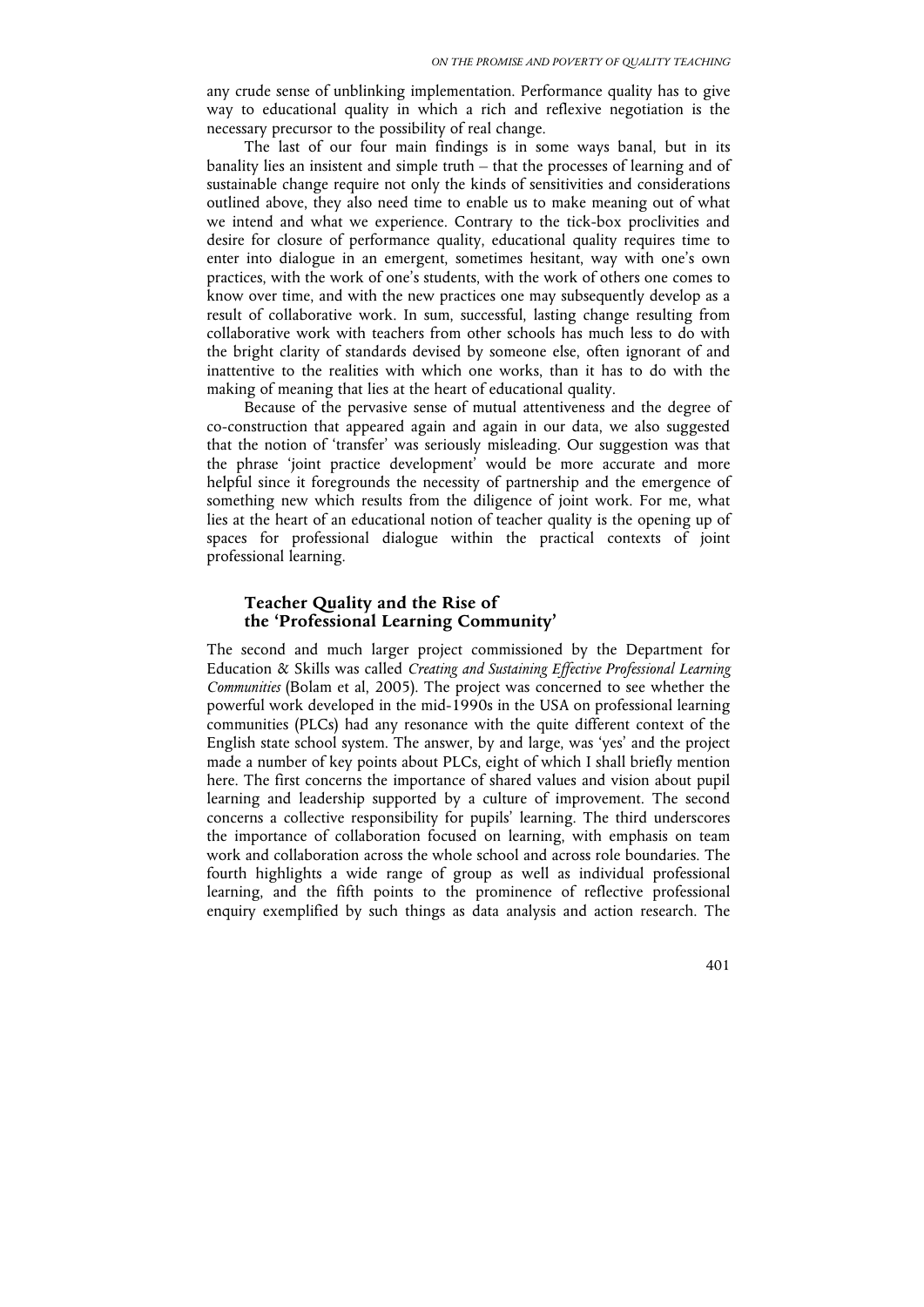sixth characteristic of a PLC has to do with the necessity of looking outside the school to networks and partnerships, and the seventh reminds us of the importance of inclusive membership that goes beyond teachers to include support staff and governors. The last PLC characteristic echoes much of the 'Transfer of Good Practice' research and highlights the necessity of mutual trust, support and respect.

How do the findings of this research engage with matters of teaching quality and my twofold distinction between performance quality and educational quality? The answer lies not only in the very helpful identification of eight characteristics of a PLC that research suggests collectively contribute to improved pupil outcomes, but also in the differences between the English research and the literature review of largely US-based practice. In a nutshell, what strikes me, particularly about the substantial case-study elements of the English research data, is how much of it illustrates the constraining and distorting effects that the frameworks of performance quality have on what should be an exploratory and inspiring engagement. Thus, too often the richly suggestive notion of shared values amounts to little more than a highly instrumental, narrow concern for academic achievement. Collective responsibility for pupils' learning still betrays the dangers of balkanisation we have known for many years. Collaboration focused on learning often plays out as little more than a managerial interrogation of departmental performance and an unremarkable, if welcome, informal sharing of schemes of work within a department. Group as well as individual professional learning frequently gets little further than popping in and out of classrooms and the shared talk of department offices.

Perhaps most shocking of all, reflective professional enquiry turns out to be 'typically' about 'ways in which [teachers] were collecting and analysing achievement data to monitor pupil learning and set targets' (Bolam et al, 2005, p. 83).

What worries me in all this are two things for which I hold government departments largely responsible. First, for me, there is a sense of profound disappointment verging on anger. The pall of performance quality suffocates the imaginative range and educational integrity of committed and dedicated staff. Second, there is an equally strong sense of betrayal and, if not duplicity, then something that comes close to it in its frenetic abrogation of critical enquiry and trite dismissal of deeper traditions of educational thought. Government departments' inclination to inhabit a bubble shaped by the preoccupations of a continually changing present tends to disconnect them from deeper realties than their next target has the capacity or inclination to comprehend.

## **In Praise of Educational Quality**

Performance quality is an attack on our professionalism because it marginalises the richness of educational judgement. It is a denial of education because it forbids us access to fundamental purposes. It is an affront to democracy because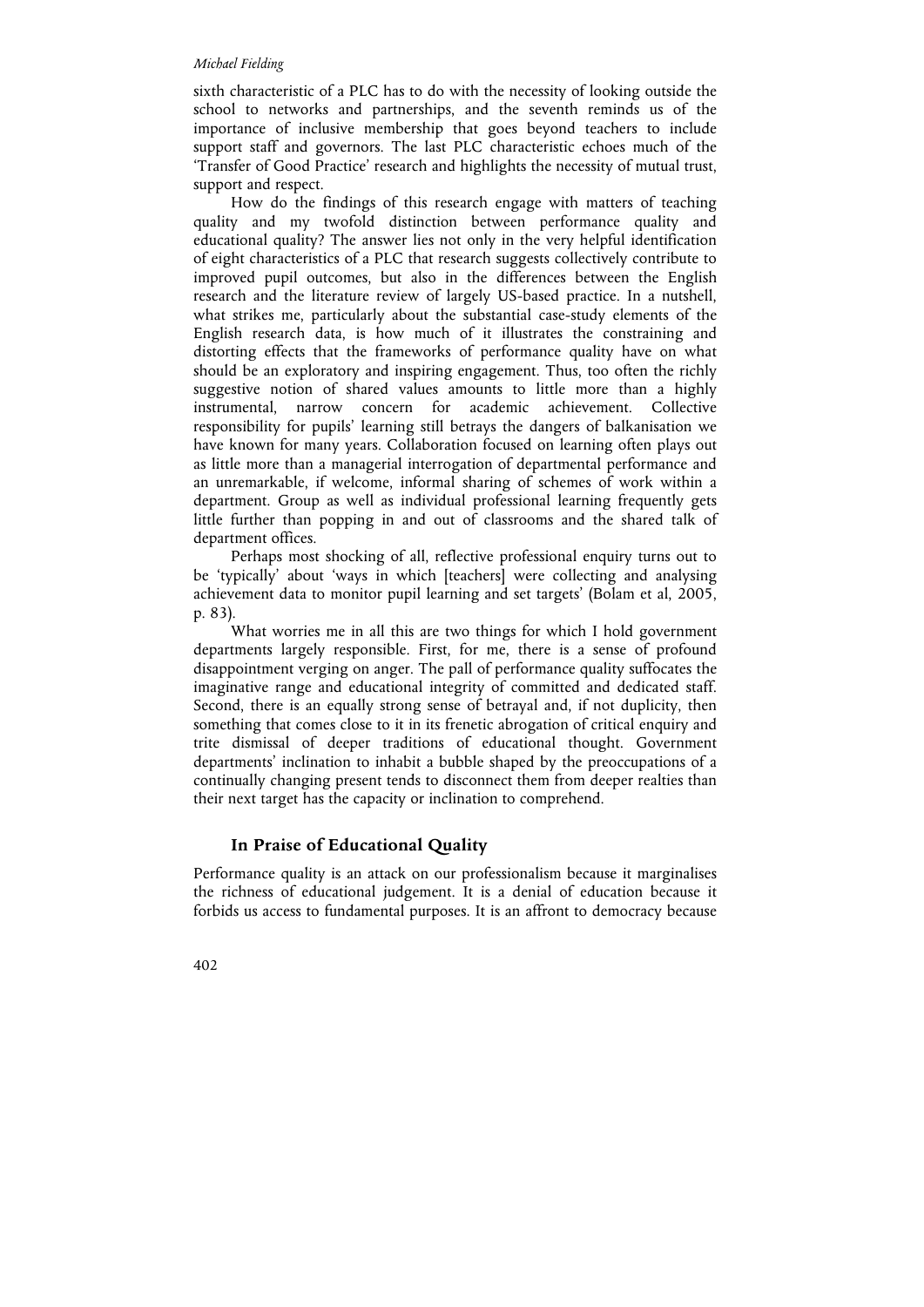it denies us the right and opportunity to exercise judgement together. It replaces our shared responsibility as citizens with a mechanistic accountability of experts. What, then, might we do? What opportunities exist within our current systems to nurture small spaces for educational engagement and create new ones for a brighter and more fulfilling future?

There are three suggestions I would make by way of conclusion, but before I do so, I want to draw attention to something which informs each of them to a significant degree. Echoing my earlier comments on joint practice development, it concerns the importance of creating spaces for dialogue and discussion in our daily work. Both are important, but in my view the former is more important than the latter because it is more exploratory and more creative, more inclined to grapple openly with the making of meaning than with the closure of argument. I would suggest *discussion* is animated by the need to reach a conclusion, even if only temporarily. In it you employ the powers of persuasion in order to prove a point to the other person and to confirm your existing understanding of the point you are trying to make. The presumption is often that you know the other person's position.

In contrast, *dialogue* is happy for the exchange to be open-ended. It is exploratory rather than persuasive, with an interest in deepening both your own and the other person's thinking and feeling. There is a willingness and a capacity to listen, often beneath the surface of what the other person is trying to say. It develops the skills of understanding, not just of argument, and genuinely welcomes surprise and the emergence of the unpredictable.

#### **A Sense of Sustainable Self**

While discussion has, of course, a place in each of my three suggestions, it is dialogue that is more important and more pervasive. My first suggestion has to do with understanding the importance of the deeper purposes that animate and sustain teachers over time, with what Richard Sennett calls 'a sense of sustainable self' (Sennett, 1998, p. 27). It has, in other words, to do with providing space where teachers can locate their own current professional preoccupations within their own sense of who they are as professionals and as persons. It is about encouraging and nurturing engagement at a fundamental level and exploring matters of importance in supportive communal contexts so that the learning that subsequently takes place has a personal and professional resonance.

The second has to do with what I have called 'radical collegiality' (Fielding, 1999). Here, the suggestion is that a democratic twenty-first-century professionalism differs from its nineteenth- and twentieth-century counterparts partly through its commitment to a greater openness and reciprocity. Thus, new developments such as the 'students as researchers' movement and students as coresearchers and observers of teacher practice begin to reconfigure the roles and interrelationships between teachers and young people that have the capacity to be creative and energising for all parties involved.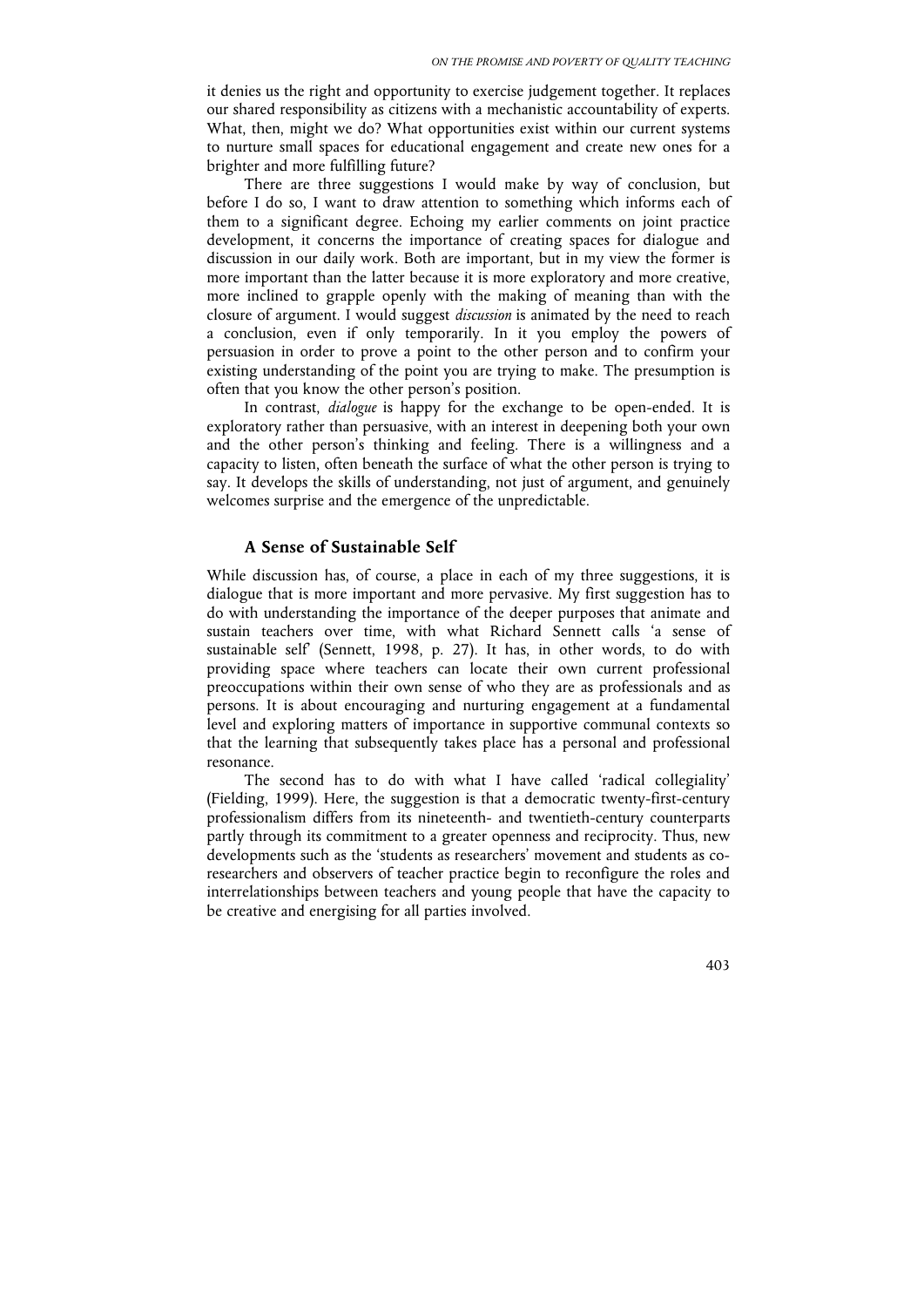The final suggestion is, again, inspired by a phrase from Richard Sennett's work. What Sennett argues is both lacking and important in lives lived under conditions of the new capitalism is a sense of narrative identity and life history. The world requires us to flex and change so fast and so often that it becomes increasingly disorienting and difficult, not just to survive, but to make sense of our lives. It seems to me that the educational purposes of schooling must now pay more attention to these matters and be sensitive to and nurturing of narratives spaces and practices that enable us to make meaning together. We should also seek to create new kinds of public space where young people and adults talk *with* rather than *at* each other, where they begin to engage as coenquirers in and contributors to understanding how, as a community, the school helps its members to lead good lives together. Here we must look as much to the past as to the present for inspiration. Because so many aspects of our education systems are blighted by the betrayal of performance quality, it is now more important than ever to revisit and, if necessary, revive their radical traditions. These traditions name a quite different reality in a quite different language and hold the promise of a quite different future.

## **Beyond Quality**

In its contemporary sense, quality, or, as I have called it, 'performance quality', is a profoundly mistaken mindset and, even on its own terms, it can never lead to the significant changes to which it aspires. This is so not only because it insistently diverts attention away from fundamental questions about education and the nature of the good life, but also because its preoccupation with audit and measurement tends to stifle creativity and exploration and is far more likely to lead to intensification than to transformation. As Stephen Ball reminds us, 'Teachers are no longer encouraged to have a rationale for practice, account of themselves in terms of a relationship to the meaningfulness of what they do, but are required to produce measurable and "improving" outputs and performances. What is important is *what works* … Beliefs are no longer important – it is output that counts' (Ball, 2003, pp. 222, 223).

In the end, if there is a promise of quality teaching, it lies in our capacity to change the assumptions and the language on which current conceptions of quality are based. The processes of performance quality are essentially convergent, collectivist and invite dishonesty. The processes of educational quality are essentially expansive, communal and invite creativity. They owe allegiance to different traditions of democracy, the former representative and the latter participatory, and the degree to which you support one or the other depends on your own values and your views of how we best promote human flourishing. As a first step, I have advocated the notion of 'educational quality', but ultimately I feel the discourse of quality locks us into assumptions and processes that remain antagonistic to much that is worthwhile.

Apart from Dahlberg et al's 'making of meaning' (Dahlberg et al, 1999, pp. 87-120), it is not clear to me how best to name an alternative that carries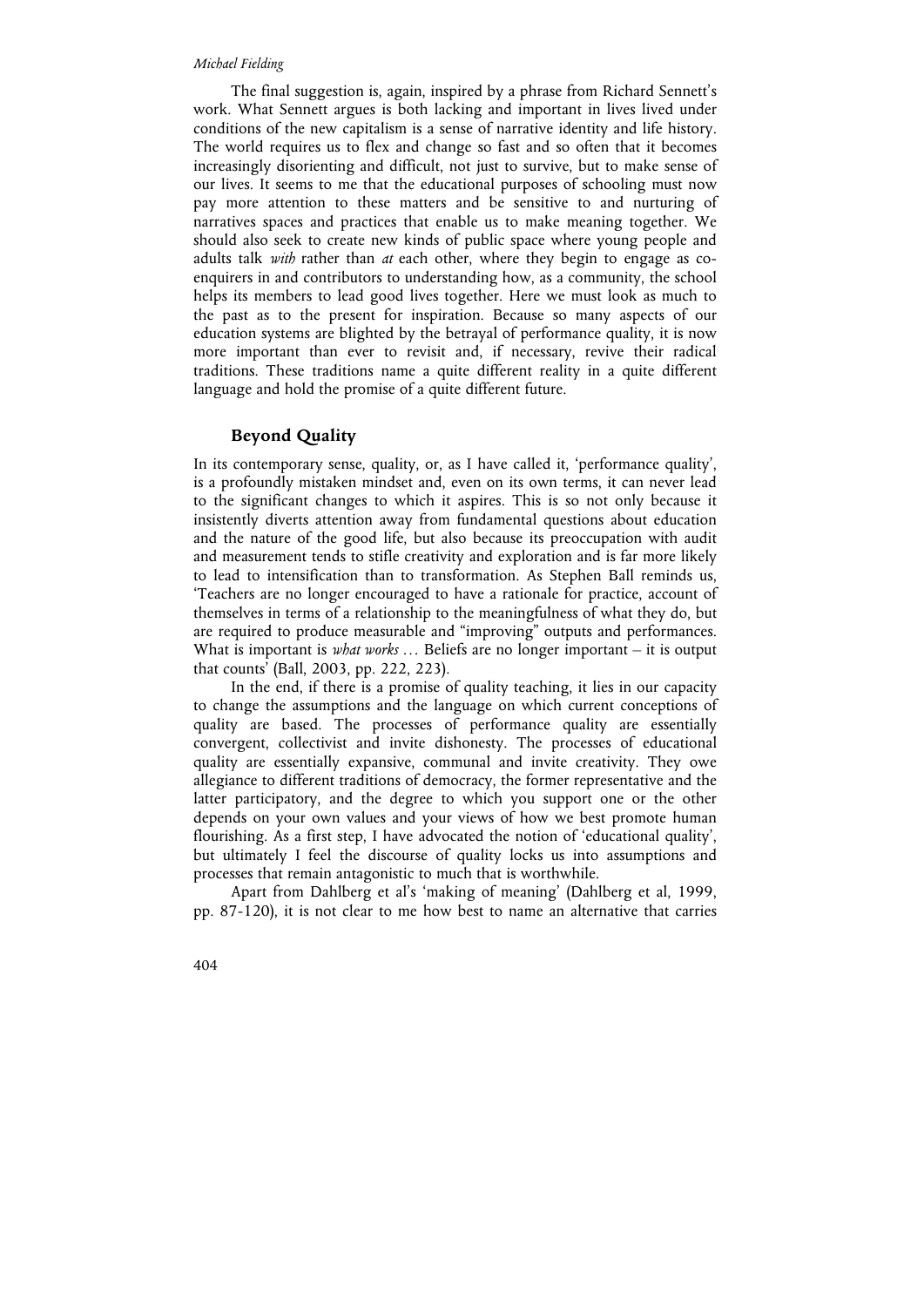principled conviction and contemporary resonance. What is clear is that what matters to teacher professionalism is the opportunity to exercise educational judgement in dialogue with our colleagues, the students we teach, the parents and communities we serve, and all those who have an interest in and commitment to a more just society. Intentionally or otherwise, performance quality prevents us from doing these things and we should work hard to replace it with something better suited to our shared responsibility for democracy.

# **Note**

[1] I dedicate this address to Professor John Codd of Massey University. This New Zealand scholar's fine work has inspired myself and numerous others over many years.

## **References**

- Ball, S. (2003) The Teacher's Soul and the Terrors of Performativity, *Journal of Education Policy*, 18(2), 215-228. https://doi.org/10.1080/0268093022000043065
- Bolam, R., McMahon, A., Stoll, L., Thomas, S. & Wallace, M., with Greenwood, A., Hawkey, K., Ingram, M., Atkinson, A. & Smith, M. (2005) *Creating and Sustaining Effective Professional Learning Communities*. Research Report 637/Research Brief RB 637. London: Department for Education & Skills.
- Dahlberg, G., Moss, P. & Pence, A. (1999) *Beyond Quality in Early Childhood Education & Care: postmodern perspectives*. London: Falmer Press.
- Fielding, M. (1999) Radical Collegiality: affirming teaching as an inclusive professional practice, *Australian Educational Researcher*, 26(2) (August), 1-34.
- Fielding, M. (2001) Target Setting, Policy Pathology and Student Perspectives: learning to labour in new times, in M. Fielding (Ed.) *Taking Education Really Seriously: four years' hard labour*, pp 143-154. London: RoutledgeFalmer.
- Fielding, M., Bragg, S., Craig, J., Cunningham, I., Eraut, M., Gillinson, S., Horne, M., Robinson, C. & Thorp, J. (2005) *Factors Influencing the Transfer of Good Practice.* Research Report 615/Research Brief RB 615. London: Department for Education & Skills.
- Sennett, R. (1998) *The Corrosion of Character: the personal consequences of work in the new capitalism.* New York: Norton.

**MICHAEL FIELDING** is Emeritus Professor of Education at UCL Institute of Education. He taught for 19 years in some of the UK's pioneer radical secondary comprehensive schools, and for a similar period and with identical commitments at the universities of Cambridge, Sussex and London. A long-time supporter of *FORUM*, he has been a member of the editorial board for many years, most recently in the capacity of Chair. *Correspondence*: m.fielding@ucl.ac.uk